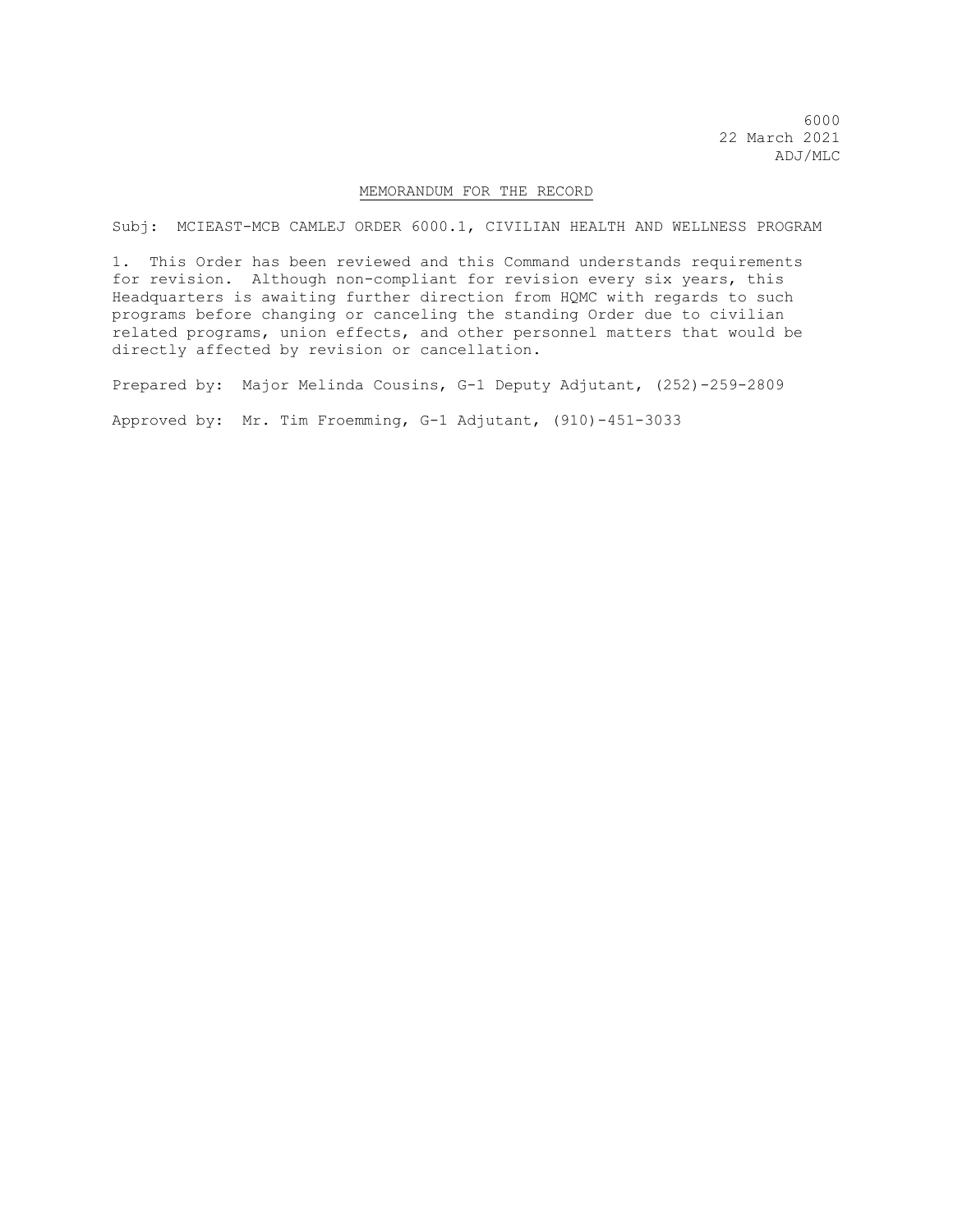

UNITED STATES MARINE CORPS **MARINE CORPS INSTALLATIONS EAST-MARINE CORPS BASE PSC BOX 20005**  cru~p **LEJEUNE NC 28542-0005** 

> MCIEAST-MCB CAMLEJO 6000.1 **MCCS**

 $28$  JAN  $2013$ 

MARINE CORPS INSTALLATIONS EAST-MARINE CORPS BASE CAMP LEJEUNE ORDER 6000.1

**From: Commanding General To: Distribution List** 

SUbj: CIVILIAN HEALTH AND WELLNESS PROGRAM

Ref: (a) OCPM Instruction 12792.4

Encl: (1) Risk Factor Assessment

**1. situation. Reference (a) authorizes agencies to consider establishing wellness and physical fitness programs, within the limits of appropriations, as a means of enhancing employee productivity, well-being, and organizational effectiveness.** 

2. Cancellation. BO 6000.1.

**3. Mission. To establish policy, procedures, and responsibility for administration of the Civilian Health and Wellness Program for Marine Corps**  Base, Camp Lejeune (MCB CAMLEJ) Appropriated Fund (APF) employees and Nonappropriated Fund (NAF) employees.

**4. Execution** 

**a. Commander's Intent and Concept of Operations** 

(1) Commander's Intent. To inform all APF and NAF employees aboard **MeB CAMLEJ of the Civilian Health and Wellness Program procedures, responsibilities, and time reporting instructions.** 

(2) Concept of Operations

(a) APF and NAF employees, if workload permits, may be granted up to 30 minutes per day "matching" time with their daily lunch break time for **physical fitness or to attend health and wellness classes. Matching time cannot be carried over from one day to another.** 

**(b) Approval will be discretionary and mission accomplishment**  will take precedence. At times, employees will be precluded from **participation in the program due to workload. The immediate supervisor will determine the number of days an employee can participate. This is a voluntary program.** 

## **b. Subordinate Element Missions**

(1) Prior to participating in the Civilian Health and Wellness **Program, employees must complete enclosure (1) and return it to their supervisor. If any risk factor is returned positive, the employee is required to visit the Occupational Health physician, or their personal physician, to obtain approval to participate in a safe exercise program, indicating the type of exercise in which the employee may participate.**  DISTRIBUTION STATEMENT A: Approved for public release, distribution is **unlimited.**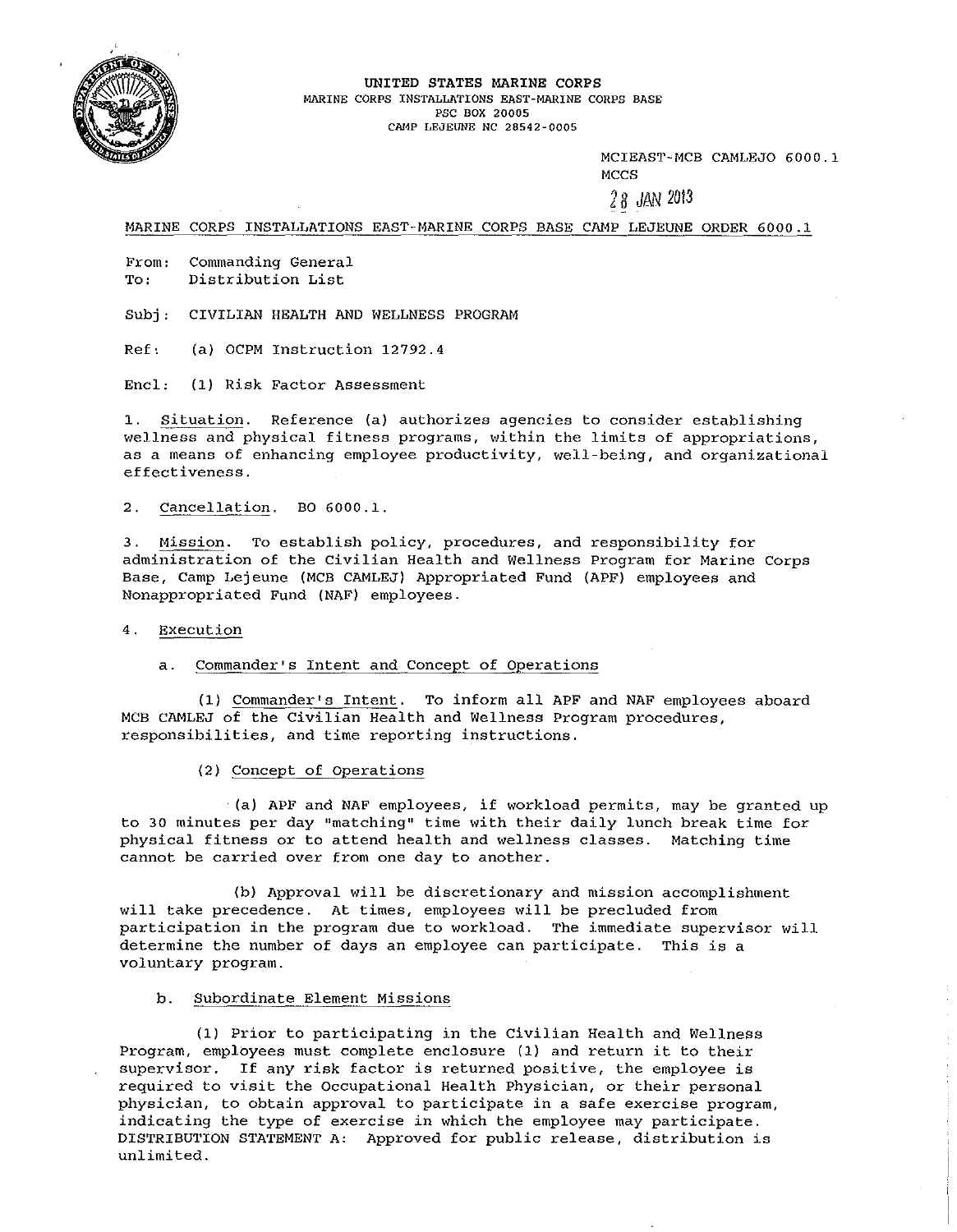#### MCIEAST-MCB CAMLEJO 6000.1

## $28$  JAN 2013

**(2) To acknowledge receipt and approval to participate in the program, supervisors are required to sign and maintain enclosure (I). If** a **work center has 10 or more employees who would like to participate in the civilian Health and Wellness Program, the supervisor can call the Occupational Health Clinic to schedule a screening day. A physician or nurse from the Occupational Health Clinic will visit the work area and provide the screening.** 

**(3) Supervisors shall annotate on each APF and NAF employee's timesheet the amount of time devoted to the Civilian Health and Wellness program. The code to be used for an APF employee's time and attendance record will be ULVII and NAF time and attendance record will be "AO" for each day the employee participates in the Civilian Health and Wellness Program.** 

**5. Administration and Logistics. Not Applicable.** 

## 6. Command and Signal

a. Command. This Order is applicable to all APF and NAF employees aboard MCB CAMLEJ.

b. Signal. This Order is effective the date signed.

D. L. THACKER, JR.<br>Deputy Commander

DISTRIBUTION: *A/C*